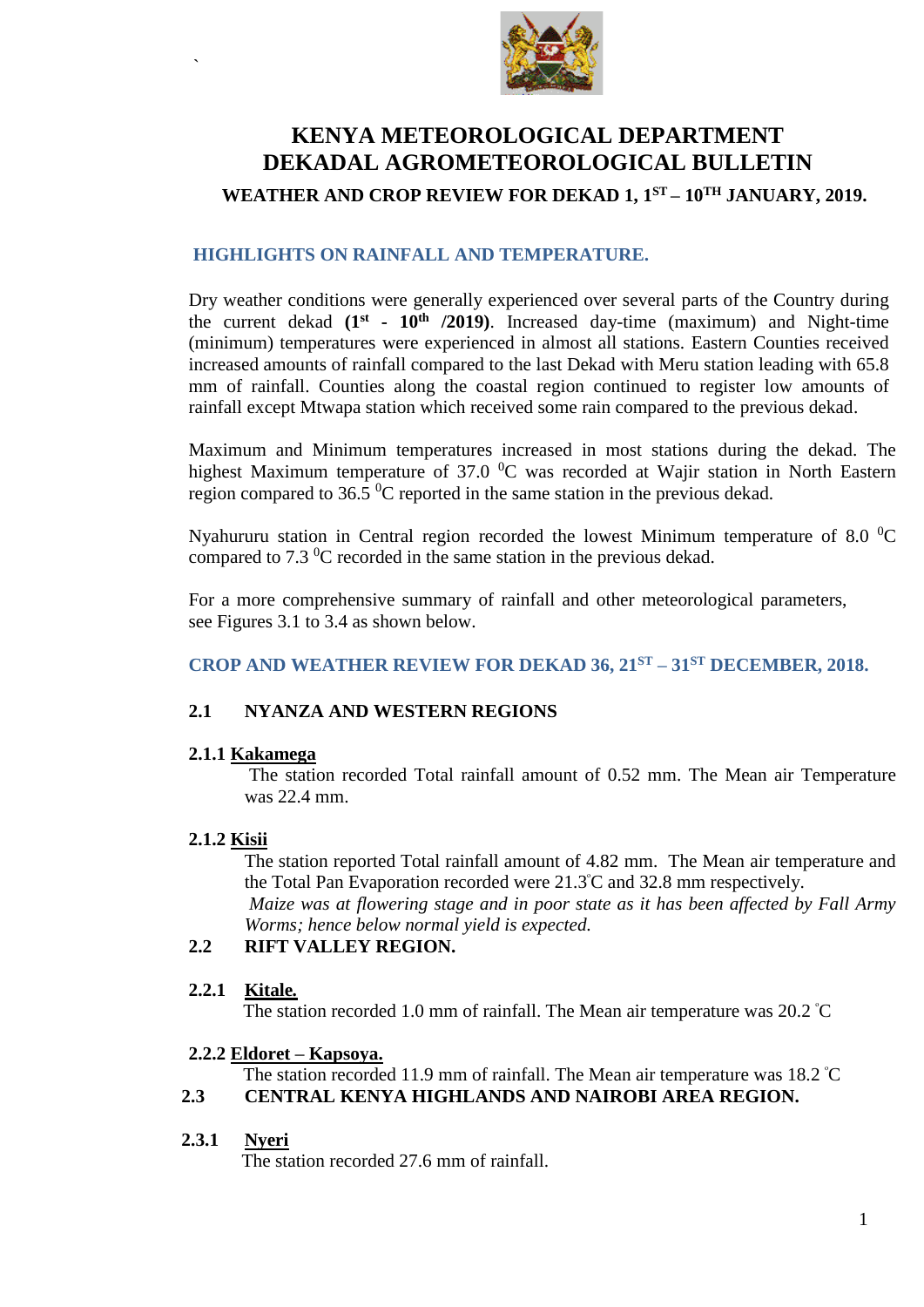*Maize and beans were in emergence and flowering stages respectively; both crops were in fair state.*

#### **2.3.2 Kabete**

The station received 7.9mm of rainfall.

*Maize and Beans were still in emergence and flowering stages respectively; both crops were in fair state.*

#### **2.3.3 Nyahururu**

The station received 6.3 mm of rainfall. The mean air temperature recorded was  $14.9^{\circ}$ C.

#### **2.3.4 Dagoretti**

The station recorded 10.9.0 mm of rainfall. The Mean air temperature was  $19.0^{\circ}$ C

#### **2.3.5 Thika**

The station reported 6.1 mm of rainfall. Total Pan Evaporation was 44.3 mm.

*Maize and Beans were at emergence and flowering stages respectively; both crops were in fair state.*

#### **2.4 EASTERN REGION.**

#### **2.4.1 Embu**

The station recorded 46.5 mm of rainfall. *Both Maize and Beans were at flowering stage and in fair state.*

#### **2.4.2 Meru**

The station recorded 65.8 mm of rainfall, The Mean air temperature was 19.2  $^0C$ ,

*There was no phenological report.*

#### **2.4.3 Katumani** (Machakos)

The station reported 14.7 mm of rainfall. Mean air temperature was 19.4  $^0C$ *Maize and Bean crops were at emergence and flowering stages respectively; both were in good state.*

#### **2.5 COASTAL REGION.**

#### **2.5.1 Msabaha**

The station recorded 0.2 mm of rainfall. There was no report on Mean Air Temperature, Pan Evaporation and sunshine parameters.

*Maize and Beans crops were still at emergence stage and in fair state.*

#### **2.5.2 Mtwapa**

The station recorded 10.5 mm of rainfall. The Mean Air temperature recorded was 28.5°C There was no report on Pan Evaporation and sunshine parameters. *Maize and Beans were still at emergence stage and in fair state. Mangoes are in dormant stage.*

#### **2.5.3 Lamu**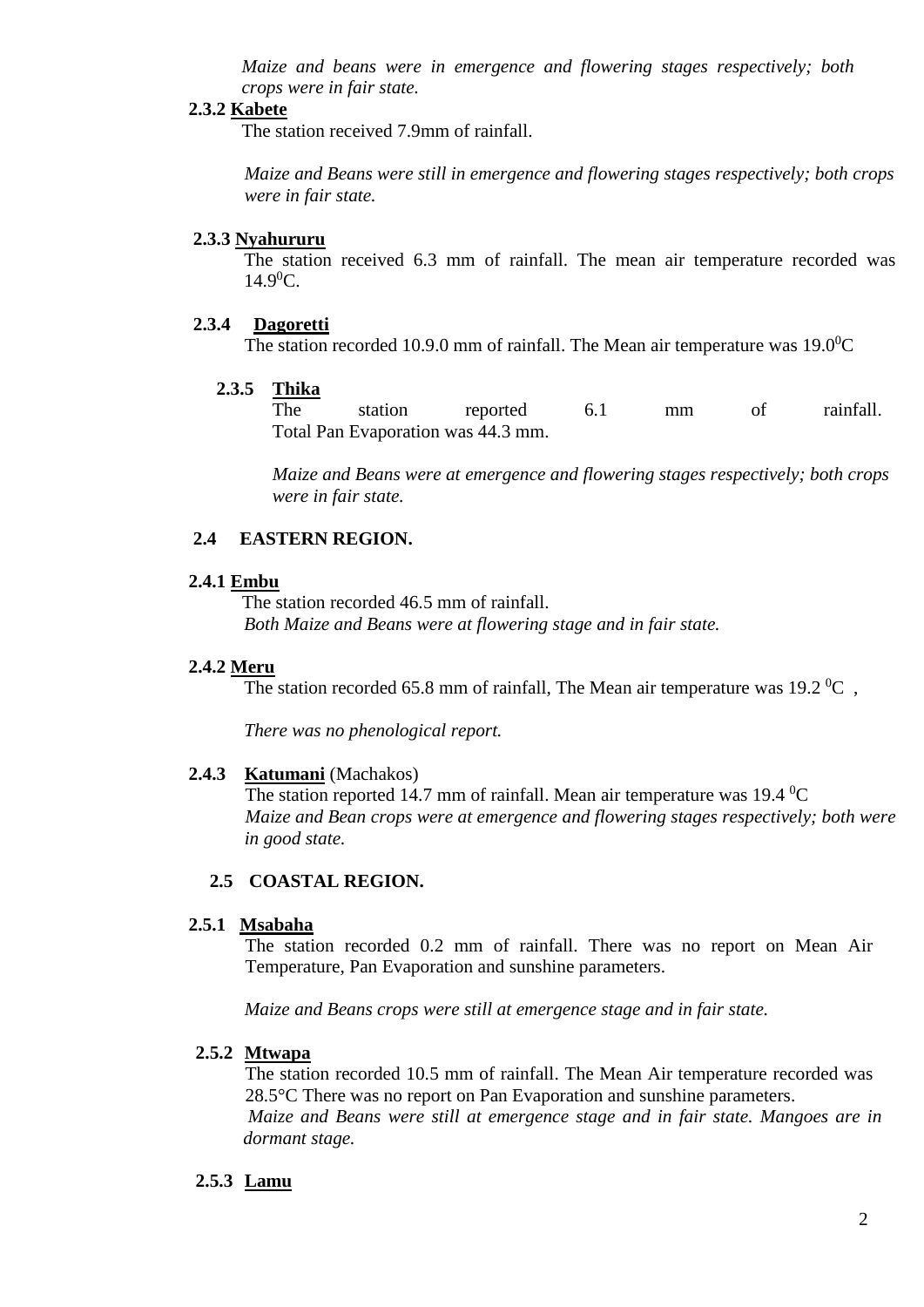The station recorded 0.02 mm of rainfall. The Mean air temperature recorded was 29.1 °C.



## ANALYSIS OF RAINFALL AND TEMPERATURE CONDITIONS.

Figure 3.1: Dekadal rainfall totals for dekad 1, 2019.

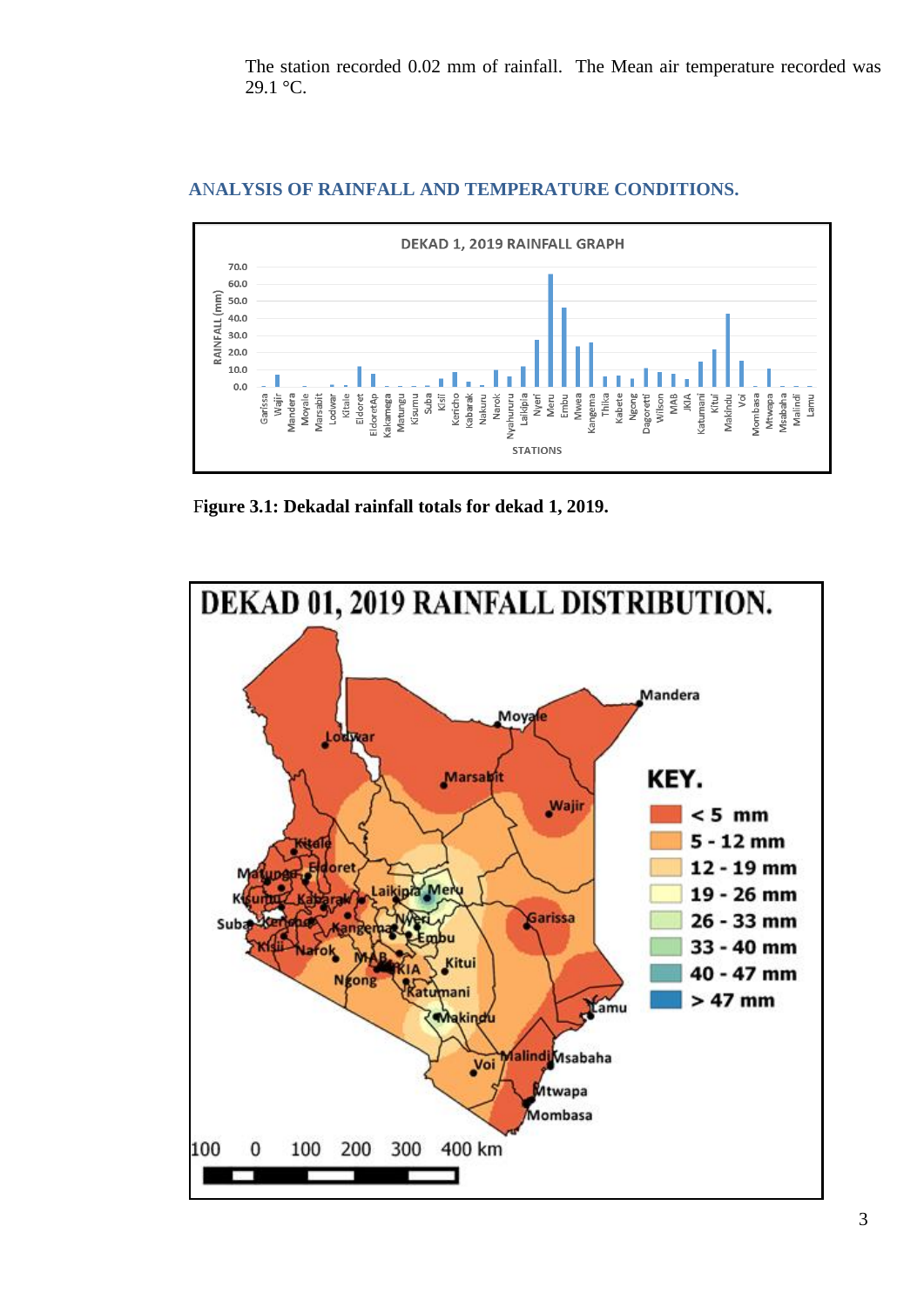

**Figure 3.2: Dekadal rainfall distribution for dekad 1, 2019.**

**Figure3.3: Maximum, Minimum and Average temperature for dekad 1, 2019.**

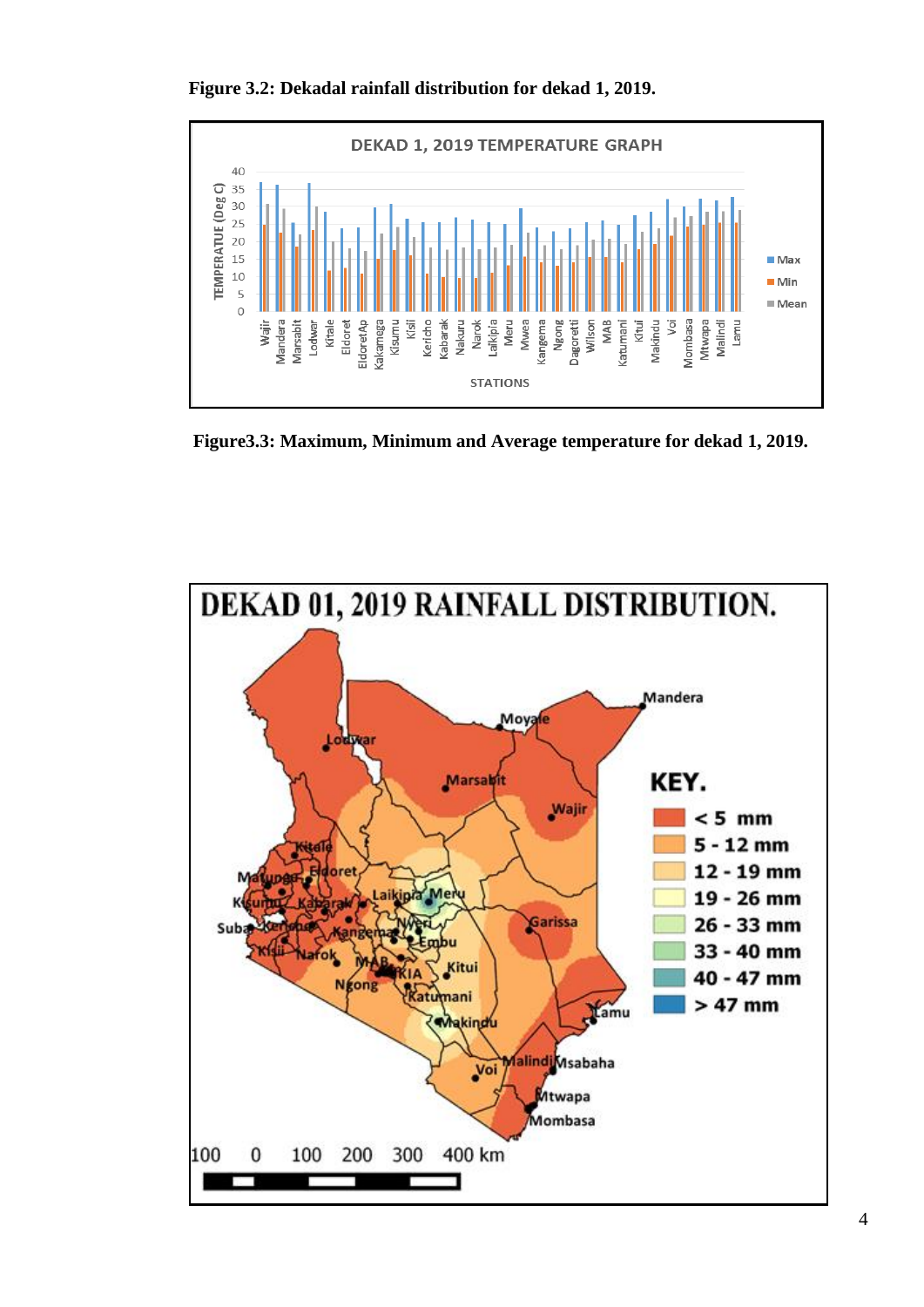**Figure 3.4: Mean temperature distribution for dekad 1, 2019.**

### **EXPECTED WEATHER AND CROP CONDITIONS DURING THE NEXT 10 DAYS; 11 TH– 20 TH, JANUARY 2019**

*Counties within the Lake Victoria Basin, Highlands west of the Rift Valley, (Nyamira, Kericho, Bomet, Uasin-Gishu, Nakuru, Narok, Trans Nzoia, Elgeyo Marakwet, Nandi, Laikipia, Kajiado, Vihiga and Busia),* Mornings are expected to experience sunny intervals throughout the forecast period. Afternoons/Evenings are expected to experience mainly showers and thunderstorms over few places for the first five days of the forecast period followed by sunny intervals thereafter.

*The showers will benefit the crops that are at flowering stage in places like Kisii and Kakamega.* 

*The North-western counties (Turkana, West Pokot and Samburu),* are expected to experience sunny intervals the entire day throughout the forecast period.

*The sunny intervals will have a negative effect on the pasture and vegetation for the animals in this region.*

*The Central highlands including Nairobi area (counties of Meru, Murang'a, Kiambu, Nyeri, Nairobi, Embu, Nyandarua, Tharaka and Kirinyaga),* Mornings are expected to experience cloudiness breaking into sunny intervals for the first three days of the forecast period, followed by rains over few places for the next two days and sunny intervals thereafter. Afternoons/evening are expected to experience showers over few places for the first five days of the forecast period followed by sunny intervals thereafter.

*The Showers will continue to benefit maize and Beans crops that are in emergence and flowering stages in places like Kabete, Thika and Embu .*

*North-Eastern counties (counties of Marsabit, Mandera, Wajir, Garissa and Isiolo),* Sunny intervals the whole day are expected during the forecast period. *Poor pasture regeneration expected due to the dry conditions in the region.* 

# *South-Eastern lowlands (counties of Taita Taveta, Makueni, Machakos and Kitui,*

Sunny intervals the whole day are expected during the forecast period. *The dry conditions likely to affect crops that are at emergence stage. Poor pasture regeneration is expected in this region.* 

### *Coastal strip (counties of Mombasa, Malindi, Kilifi, Lamu, Kwale, etc***.)**

Mornings are expected to experience showers over few places followed by sunny intervals thereafter in the afternoons for the entire forecast period.

*The showers will benefit the crops that are in emergence stage in this region.*